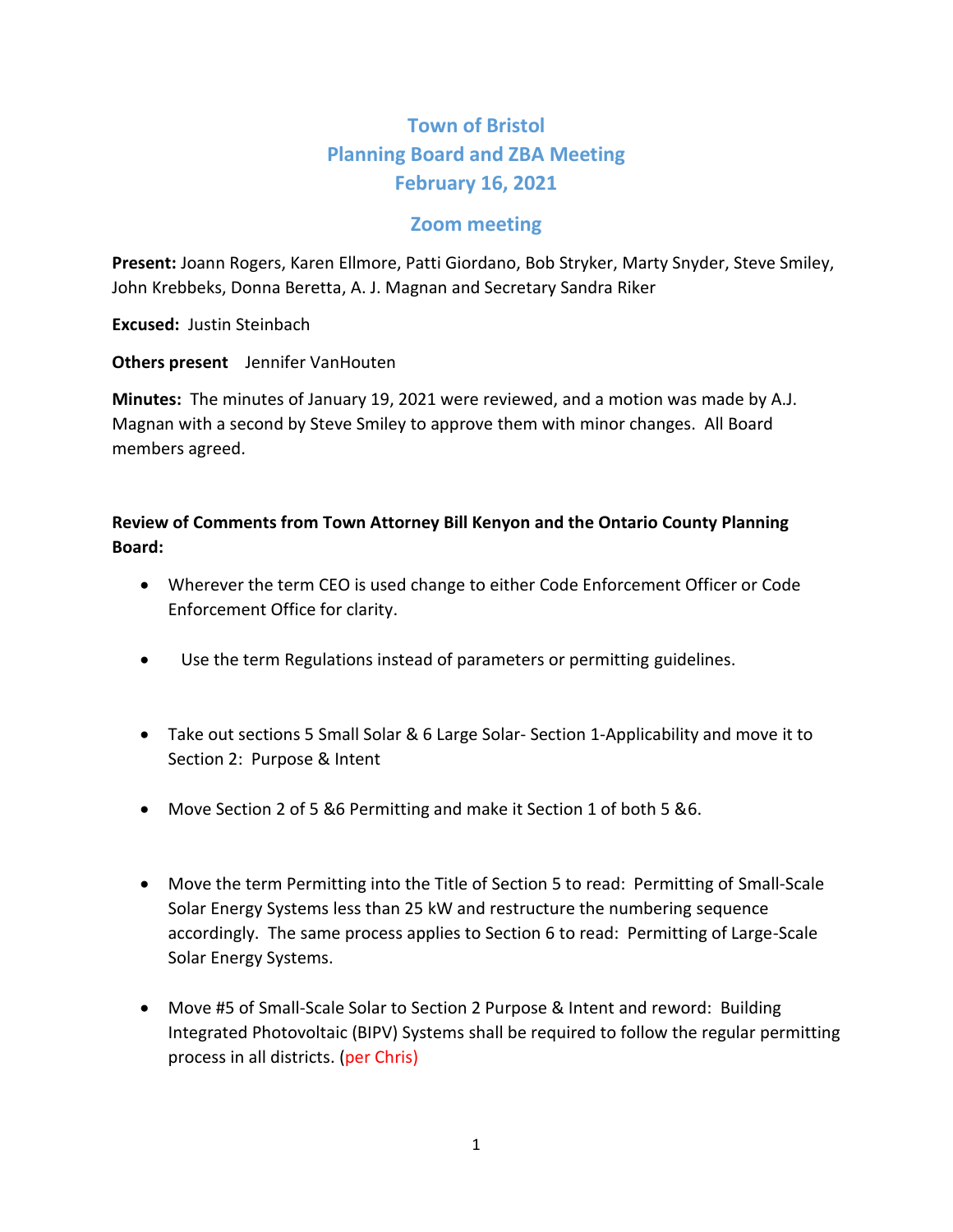- Remove the Solar Panel definition form the list of definitions in Section 3-as it is included in Solar Collectors which includes all the different devices.
- All on-site utility and transmission lines shall be non-accessible and meet National Electrical Code (NEC) regulations.
- Section 6 Decommissioning Plan strike the portion that reads: If a website has been established to monitor the activity of the array it shall be provided to the Code Enforcement Office to prove the ongoing operation of the facility. If there is no monitoring system, the CEO may request proof of operation from the owner and move it to the Large Scale Solar Special Use Permit Requirements and it will read as: The owner/operator of the large-scale system shall annually provide a report of energy generation by the installation to the Town Code Enforcement Office.
- Under Special Use Permit Application Requirement: Design Standards xii shall be: A Large-Scale Solar Energy System application shall include the CESIR (Coordinated Electric System Interconnection Review) report application submitted to the local utility.
- Item c of Decommissioning Plan will now read: c. "In the event that the land lease has expired or the facility has been deemed to be abandoned, the facility shall be dismantled and removed from the site and, where possible, recycled, and the site shall be restored to its natural state by the owner and /or lessee. Failure to dismantle and remove a facility and restore the site to its natural state within ninety days (90) days after said facility has been declared abandoned by, the Town Board will result in forfeiture of said Letter of Credit, cash bond, or surety posted by said owner or lessee of said facility. This ninety (90) day deadline for restoration of the site may be extended at the discretion of the Code enforcement Officer. This ninety (90) day deadline for restoration of the site may be extended at the discretion of the Code Enforcement Officer. "
- Under Section 6 (.) Special Use Permit Application Requirements: An Applicant shall provide escrow for legal and engineering fees as determined by the Town Engineer.
- Section 8: Transfer of Ownership of Large-Scale Solar Energy Systems: Rewrite All Large-Scale Solar Systems to read: Large Scale Solar Energy Systems must be inspected prior to transfer of ownership, or transfer of lease, by the Code Enforcement Officer to ensure system is following the original conditions of the Special Use Permit. The Code Enforcement Officer shall also verify that all letters of credit, bonds, or sureties, and decommissioning means are still in place.